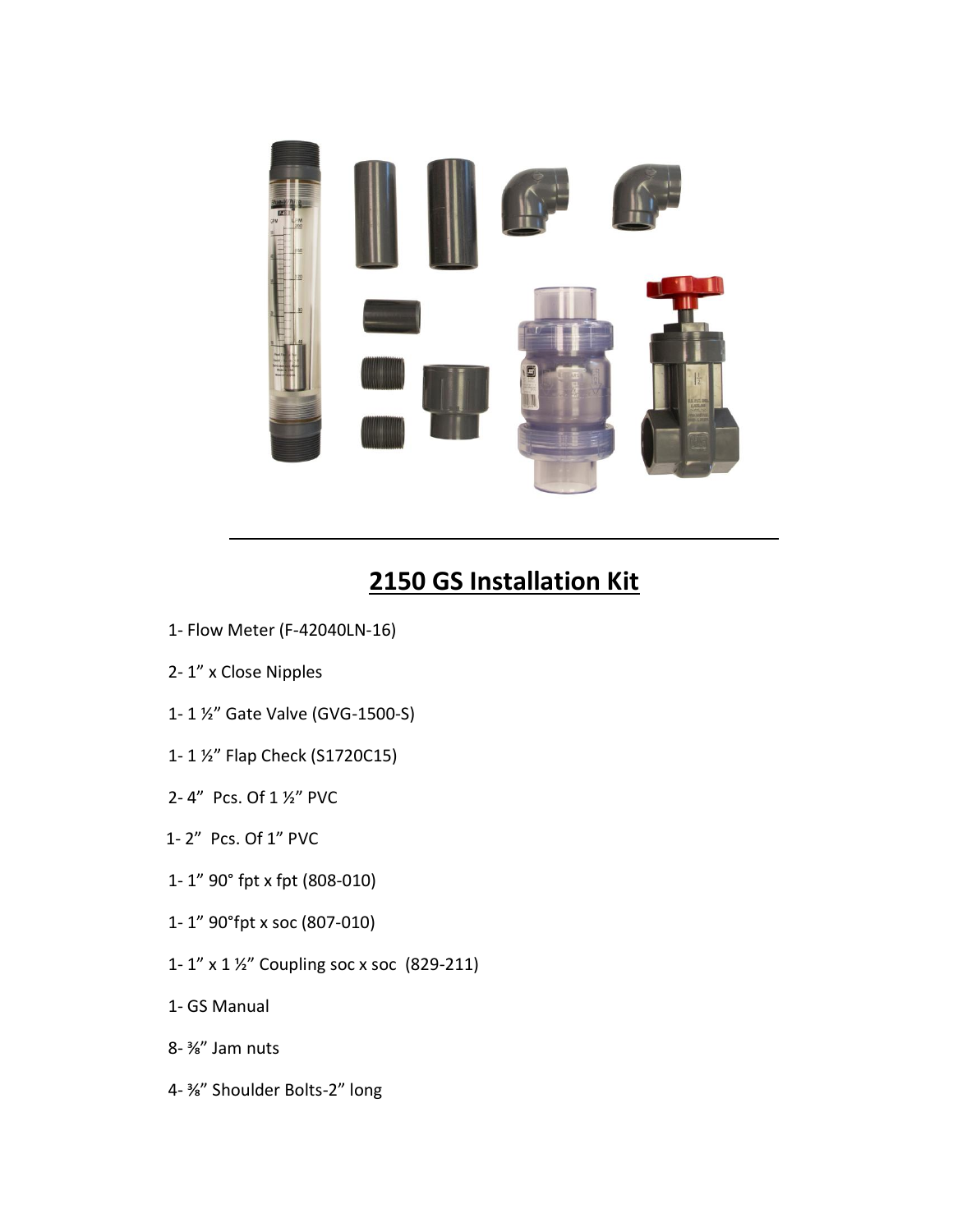## **Installation and Start-Up Instructions**

A. Uncrate, remove from pallet, and check for damage that may have occurred during shipping. If damage occurred during shipment, file a claim with the shipping company.

B. Place the chlorination system in a location near the place of application.

C. Level the system with the supplied leveling bolts. This is important for proper chlorine delivery.

D. Install a pressure regulator on the inlet supply line IF inlet line pressure is greater than 60 psi. Tank flooding will result if pressure exceeds 70 psi.

E. If supply pressure DOES NOT bleed down below 70 psi when water system is shut down, a solenoid valve will need to be installed on the inlet line to prevent chlorination system flooding. The solenoid valve must be interlocked with your water system pump. Solenoid valve is not supplied with the GS system.

F. For Models 2075 GS and 2150 GS, connect the inlet flow meter assembly to the solution tank (the parts were shipped loose to prevent breakage in shipping). Models 2300 GS and 2600 GS have the flow meter factory installed.

G. Connect the inlet water supply with 1-1/2" PVC pipe or hose. Include an isolation valve at the main header line. If source water contains debris, include a filter in the line.

H. Connect the chlorine control and check valve assembly to the bottom of the solution tank. Close the chlorine control valve completely. (The parts were shipped loose to prevent breakage in shipment.)

I. Connect the discharge piping from the chlorine control valve to the chlorine application point with PVC pipe or hose. Include an isolation valve at the main header line.

Model 2075 GS and 2150 GS use 1-1/2".

Model 2300 GS uses 2".

Model 2600 GS uses 3".

J. Once the water input and output connections are in place, open isolation valves and check for leaks. Water will begin to flow into the chlorinator and fill the solution tank.

K. Wait until water stops flowing into the solution tank. Open the chlorine control valve about 2-3 full turns to allow flow out of the system.

L. Slowly, and in small, ¼ turn increments, continue to open the chlorine control valve to maintain the desired inlet flow.